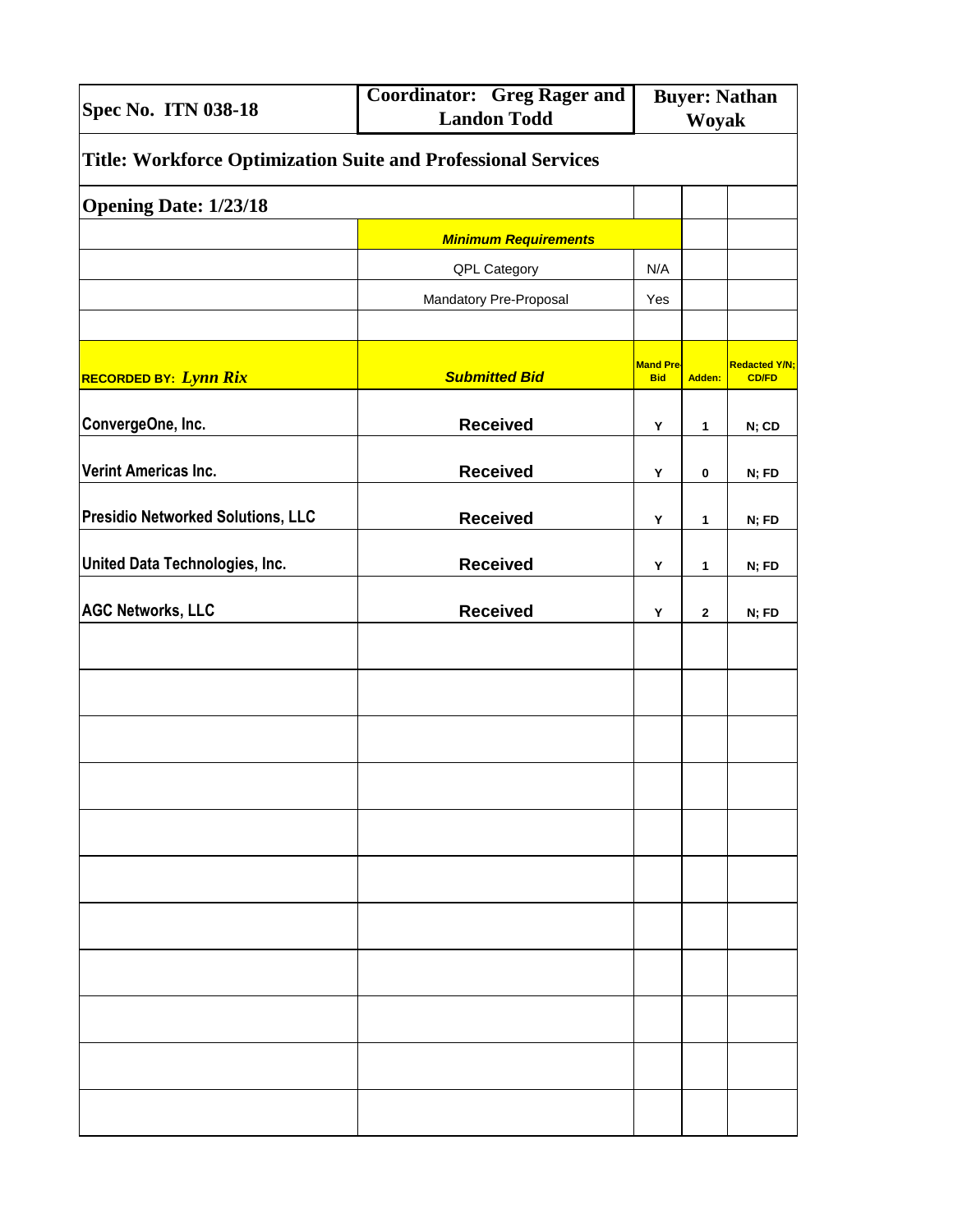| <b>Spec No. ITN 046-18</b>                                | <b>Coordinator: Freddy Gonzalez</b><br>- gonzf@jea.com | <b>Buyer: Rodney</b><br>Lovgren - |              |                                      |  |  |  |  |
|-----------------------------------------------------------|--------------------------------------------------------|-----------------------------------|--------------|--------------------------------------|--|--|--|--|
| <b>Title: Switchgear Breaker Testing Services for JEA</b> |                                                        |                                   |              |                                      |  |  |  |  |
| <b>Opening Date: 1/23/18</b>                              |                                                        |                                   |              |                                      |  |  |  |  |
|                                                           | <b>Minimum Requirements</b>                            |                                   |              |                                      |  |  |  |  |
|                                                           | QPL Category                                           | N/A                               |              |                                      |  |  |  |  |
|                                                           | Mandatory Pre-Proposal                                 | Yes                               |              |                                      |  |  |  |  |
|                                                           |                                                        |                                   |              |                                      |  |  |  |  |
| <b>RECORDED BY: Lynn Rix</b>                              | <b>Submitted Bid</b>                                   | <b>Mand Pre-</b><br><b>Bid</b>    | Adden:       | <b>Redacted Y/N;</b><br><b>CD/FD</b> |  |  |  |  |
| <b>CE Power Engineered Services, LLC</b>                  | <b>Received</b>                                        | Υ                                 | 3            | N; FD                                |  |  |  |  |
| Lewellyn Technology, LLC                                  | <b>Received</b>                                        | Υ                                 | $\mathbf{2}$ | N; FD                                |  |  |  |  |
| Jo-Kell, Inc.                                             | <b>Received</b>                                        | Υ                                 | 3            | N; FD                                |  |  |  |  |
| <b>ABM</b>                                                | <b>Received</b>                                        | Υ                                 | 3            | N; FD                                |  |  |  |  |
|                                                           |                                                        |                                   |              |                                      |  |  |  |  |
|                                                           |                                                        |                                   |              |                                      |  |  |  |  |
|                                                           |                                                        |                                   |              |                                      |  |  |  |  |
|                                                           |                                                        |                                   |              |                                      |  |  |  |  |
|                                                           |                                                        |                                   |              |                                      |  |  |  |  |